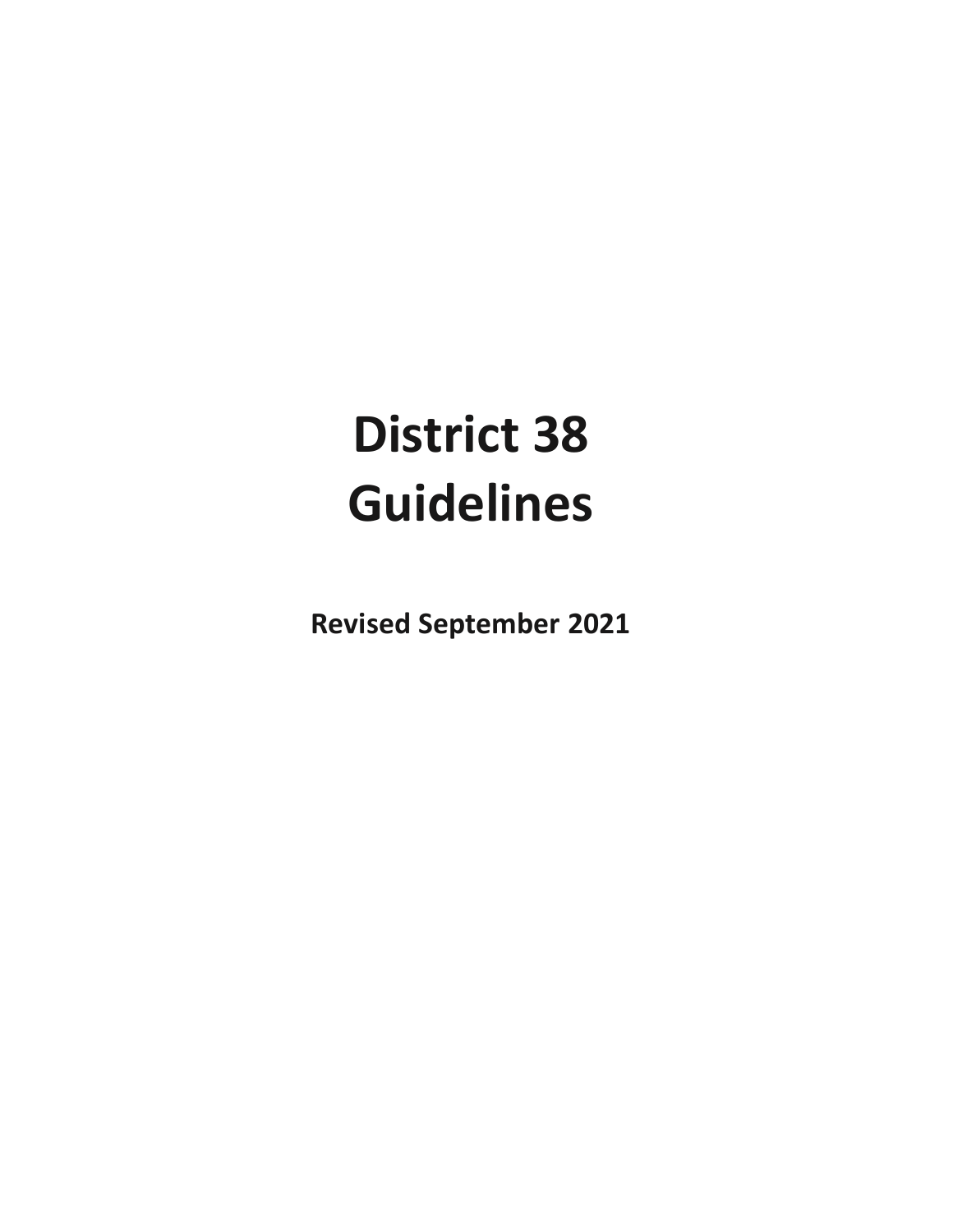# **District 38 Guidelines**

# **Original - March 2013 Revised - September 2021**

The purpose of these Guidelines is to provide a framework of action for those interested and involved in the organization and operation of District 38. These Guidelines are not intended to replace or supersede those in the Alcoholics Anonymous (AA) Service Manual. They are to be used in conjunction with, and as a supplement to, the AA Service Manual. These Guidelines are intended to be more specific in nature and generally delineate the responsibilities and duties of those serving District 38. Additionally, these Guidelines should be periodically reviewed and revised as needed to best meet the needs of District 38.

# **TABLE OF CONTENTS**

|                 |                                                | <b>PAGF</b>    |
|-----------------|------------------------------------------------|----------------|
| 1.              | <b>PREAMBLE</b>                                | 1              |
| 2.              | <b>DEFINITIONS</b>                             | 1              |
| 3.              | <b>COMPOSITION OF DISTRICT 38 COMMITTEE</b>    | $\overline{2}$ |
| 4.              | <b>TERM OF OFFICE</b>                          | $\overline{2}$ |
| 5.              | <b>QUALIFICATIONS</b>                          | 3              |
| 6.              | <b>DCM DUTIES &amp; RESPONSIBILITIES</b>       | 3              |
| 7.              | <b>ADCM DUTIES &amp; RESPONSIBILITIES</b>      | 5              |
| 8.              | <b>TREASURER DUTIES &amp; RESPONSIBILITIES</b> | 5              |
| 9.              | <b>SECRETARY DUTIES &amp; RESPONSIBILITIES</b> | 6              |
| 10.             | <b>GSR DUTIFS &amp; RESPONSIBILITIES</b>       | 7              |
| 11 <sub>1</sub> | <b>STANDING COMMITTEES</b>                     | 8              |
|                 | 12. SPECIAL ASSIGNMENT COORDINATORS            | 9              |
|                 | 13. ELECTION OF OFFICERS                       | 10             |
|                 | 14. MEETING PROTOCOL                           | 11             |
|                 | <b>15. FINANCIAL SUPPORT</b>                   | 12             |
| 16.             | <b>BUDGET PROCESS</b>                          | 12             |
|                 | 17. EXPENDITURE OF DISTRICT FUNDS              | 13             |
| 18.             | <b>AMENDMENT PROCEDURES</b>                    | 14             |
| 19.             | <b>EXHIBIT A: THIRD LEGACY PROCEDURES</b>      | 15             |
| 20.             | <b>EXHIBIT B: PARLIAMENTARY PROCEDURES</b>     | 16             |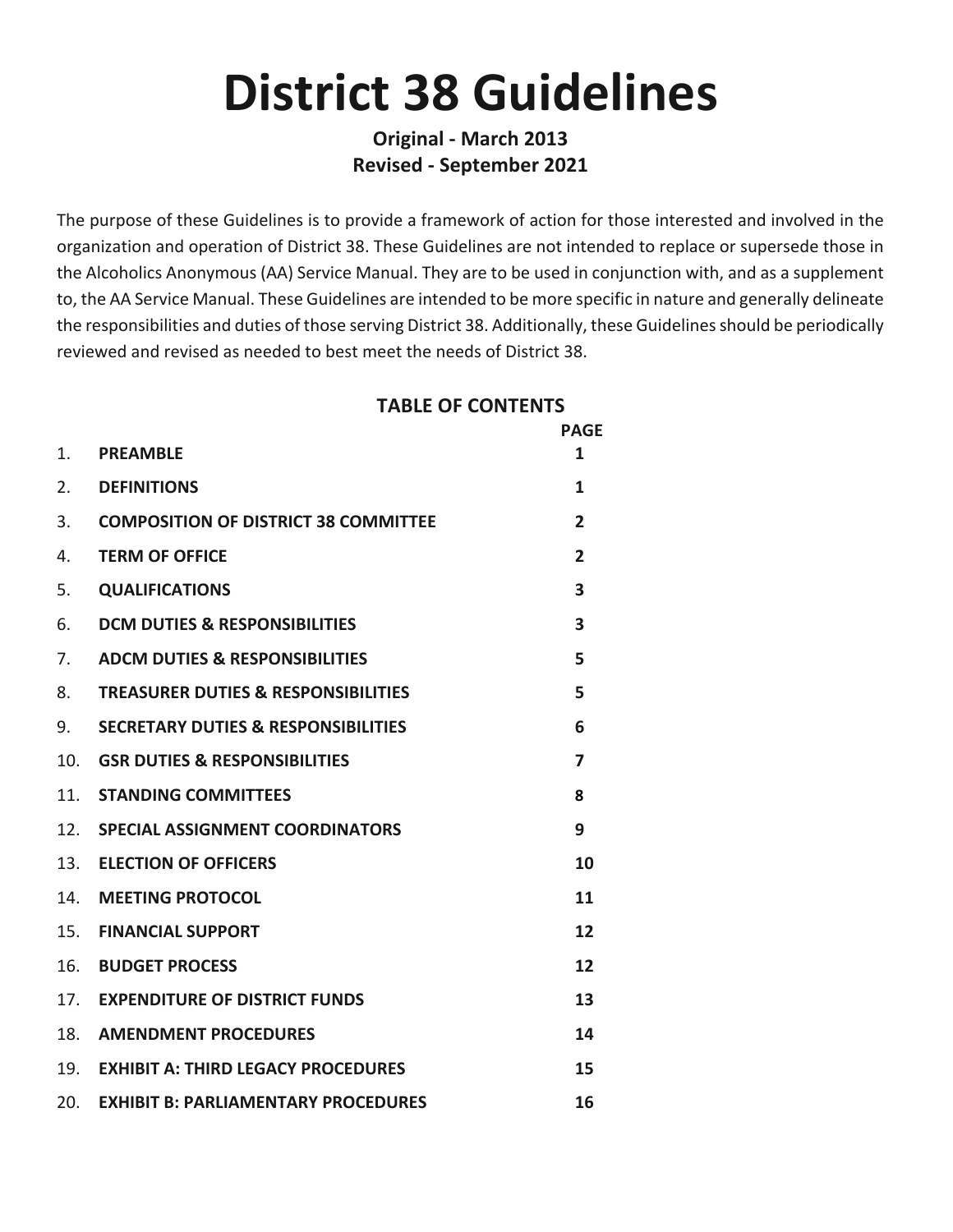#### **1. PREAMBLE:**

District 38 is a service body organized pursuant to the guidelines of the Virginia Area Service Manual of Alcoholics Anonymous (AA).

District 38 will protect and respect the autonomy and right of dissent of the Alcoholics Anonymous (AA) groups within the District, and be ever mindful of the ideals expressed in the Twelve Steps, the Twelve Traditions, the Twelve Concepts for World Service, the AA Service Manual and the Virginia Area Service Manual, and shall strive to provide the voice of the group conscience of District 38 unity.

District 38 is a service body only for Alcoholics Anonymous (AA). The District shall communicate its service voice and activities to the Virginia Area Assembly by means of its District Committee Member (DCM), General Service Representatives (GSRs), Committee Chairs, and other duly elected or appointed representatives. The District shall always exercise its own guided conscience voice in relation to other service entities, based on the Twelve Traditions and Twelve Concepts of Alcoholics Anonymous. It shall always careful consider the intent and spirit of these principles when defining its place and actions within the service structure of the Fellowship of Alcoholics Anonymous.

District 38 shall encourage groups to participate in the business of the District and to support the District in its efforts to cooperate with the Virginia Area Committee (VAC), General Service Conference, General Service Board, AA World Services, Inc., and AA Grapevine, Inc.

## **2. DEFINITIONS:**

DCM means District Committee Member, an elected officer of the District who serves in oversight for all District activities.

ADCM means Alternate District Committee Member, an elected officer of the District who serves as a substitute for the DCM whenever requested or when the DCM is otherwise unavailable.

Treasurer means an elected officer of the District who serves as steward for all books, financial records and funds of the District.

Secretary means an elected officer of the District who serves for all administrative matters of the District related to District business, meetings, minutes of meetings, records, address lists and distribution of information related to these subjects.

GSR means Group Service Representative, a member elected by an individual AA group. The GSR serves as the Home Group voice to the District Committee and Virginia Area Committee (VAC).

VAC means Virginia Area Committee, a group who serves all Districts in the Virginia Area Assembly.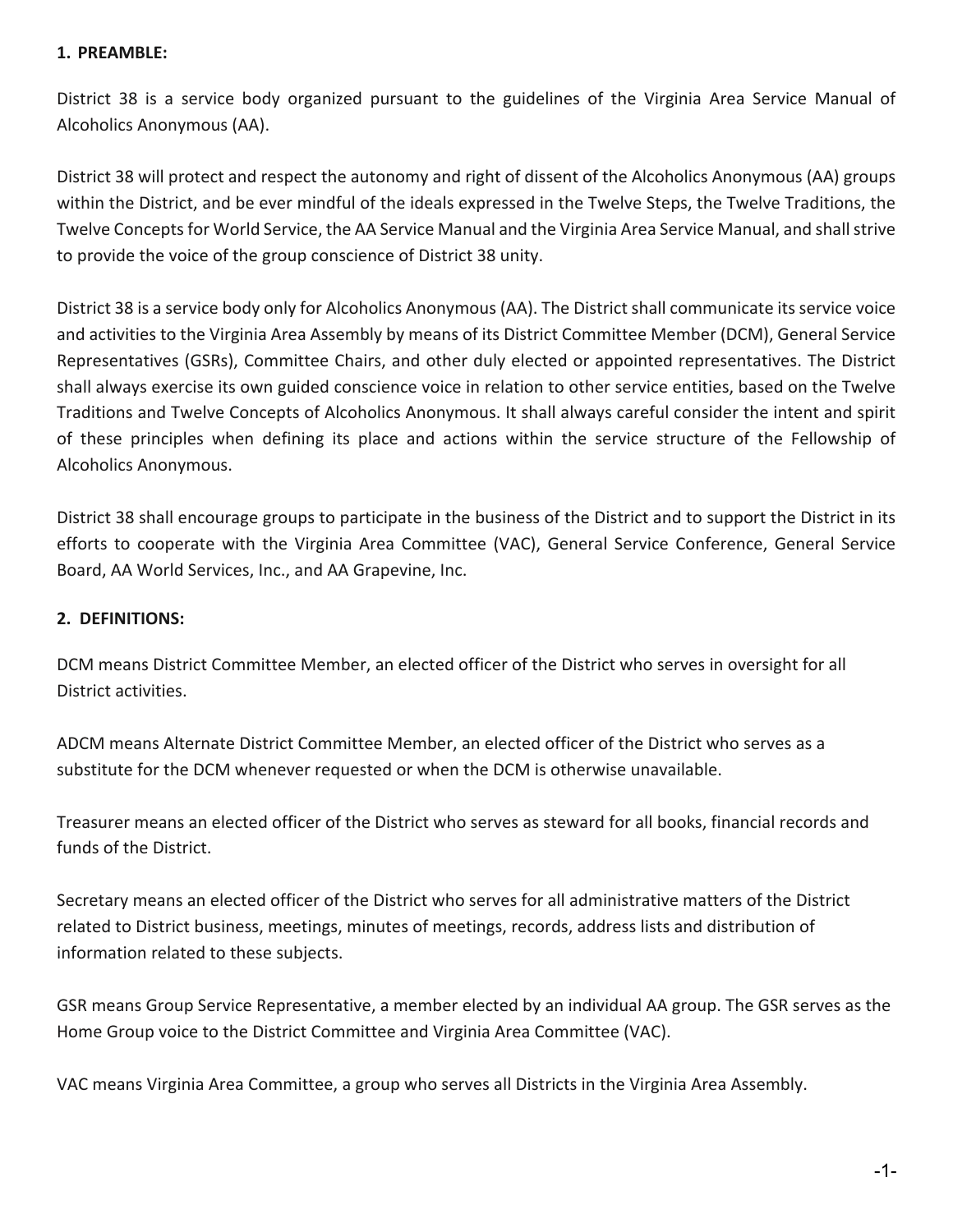District 38 means the geographic area in and around Williamsburg, VA in which a number of active AA groups exist. The District Office is in Williamsburg, VA.

Voting Members means District Officers and GSRs.

Third Legacy Procedures means the procedure as described in Exhibit A.

Parliamentary Procedures means the procedure as described in Exhibit B.

When used in these Guidelines, reference to a passing vote in any voting procedure means (a majority, or twothirds, or three-fourths, as the case may be) of the total number of Voting Members at the meeting.

## **3. COMPOSITION OF THE DISTRICT 38 COMMITTEE:**

District 38, also known as the Historic Virginia District, is located within Area 71 of the General Service Conference structure of AA. The District 38 Committee is composed of elected officers, General Service Representatives, Standing Committee Chairpersons, and Special Assignment Coordinators, herein referred to collectively as "District Members". The elected officers are the DCM, ADCM, Treasurer and Secretary. The GSRs are elected servants representing their respective Home Groups. Standing Committee Chairs and Special Assignment Coordinators are appointed by the DCM.

## **4. TERM OF OFFICE:**

District 38 officers shall serve for a two year term, beginning January 1st following the District election, which is held in odd numbered years. If a DCM cannot fulfill their commitment, and there are less than six months remaining in the term, the ADCM shall fulfill the position of DCM for the remainder of the two year term. The ADCM may stand for the position of DCM for the following two year term if they choose to do so. If the DCM cannot fulfill their commitment, and there are more than six months remaining in the term, a special election will be held at the next District meeting to fill the DCM position.

An officer may step down from or become unable to fulfill their service commitment to the District for any reason during a term, whereupon an election for the vacated office will take place at the next regularly scheduled District meeting. A request for a temporary leave of absence from any officer may be granted at the discretion of the DCM. Should an officer, Standing Committee Chairperson, or Special Assignment Coordinator relinguish their sobriety, their service to the District in that office will be immediately terminated and an election for that vacated office will take place at the next regularly scheduled District meeting. The newly elected officer shall serve out the remaining term of the office vacated by the former officer and may stand for the same position at the next District election.

Except as described above, District officers shall serve for no more than one full (two year) term. Any officer who fails to attend three consecutive monthly District meetings shall be presumed to have resigned their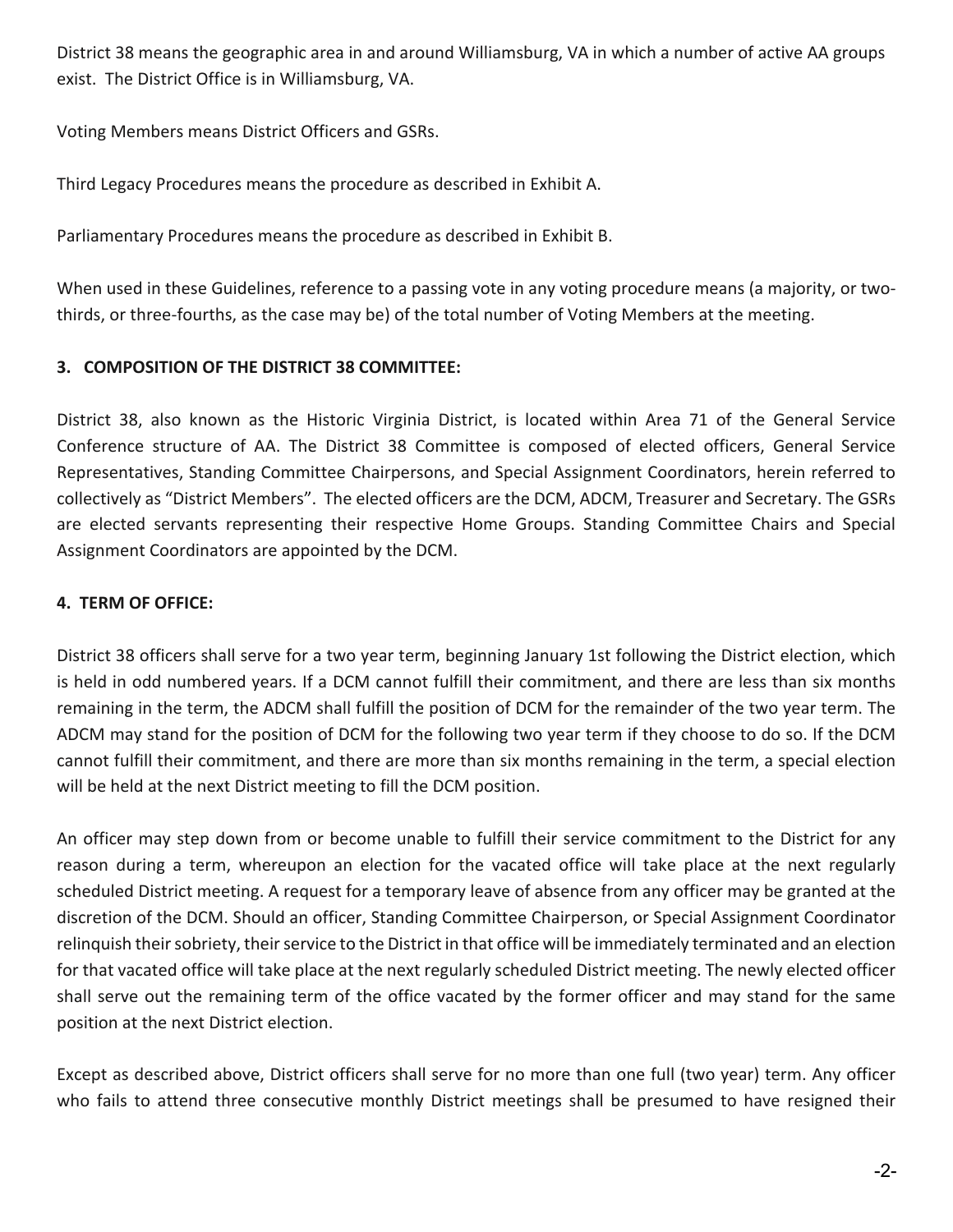position. If either the DCM or ADCM fails to attend two consecutive VAC Assemblies/meetings, they shall be presumed to have resigned their position.

# **5. QUALIFICATIONS:**

The District Officers are elected by other District officers and GSRs to take service responsibility for District activities. In the event that the person elected to serve as a District officer is a current GSR, the Home Group should elect another GSR to fill the position. Prospective officers need to have the time and energy to serve the District well for the entire two year term.

**DCM Qualifications**: It is strongly suggested that the DCM have enough sobriety (generally four to five years) to be eligible for election as Area Delegate and have a solid background in service work, preferably at both the Group and District levels. The DCM has usually served a two year term as a GSR. If a person elected is a current GSR, the Home Group should elect another GSR to fill the position.

**ADCM Qualifications**: It is strongly suggested that the ADCM have enough sobriety (generally four to five years) to be eligible for election as Area Delegate and have a solid background in service work. The ADCM should meet the same requirements as those required for DCM. The ADCM should be willing to stand in as DCM if the DCM resigns or is unable to serve.

**Treasurer Qualifications**: It is strongly suggested that the Treasurer have at least three years of sobriety and be comfortable with numbers. Some experience as a Home Group Treasurer is helpful, but not required.

**Secretary Qualifications**: It is strongly suggested that the Secretary have at least two years of sobriety.

**GSR Qualifications**: Experience shows that the most effective GSRs have been involved in group, Intergroup, or other service, where they have developed a desire to serve. Usually, prospective GSRs have at least two years of continuous sobriety. GSRs need time available for District meetings and Area assemblies. GSRs have the confidence of their group, and an ability to listen to all points of view.

**Committee Chair and Special Assignment Coordinator Qualifications**: The suggested length of sobriety for the Committee Chair or Special Assignment Coordinator is two years.

# **6. DCM DUTIES & RESPONSIBILITIES:**

- 1) The DCM embraces service responsibility for all District activities. Although the DCM may not be personally involved in each and every issue, the GSRs have entrusted to this member the responsibility for all District activities.
- 2) The DCM drafts a monthly District meeting agenda in advance of the meeting, generally in coordination with the Secretary and ADCM.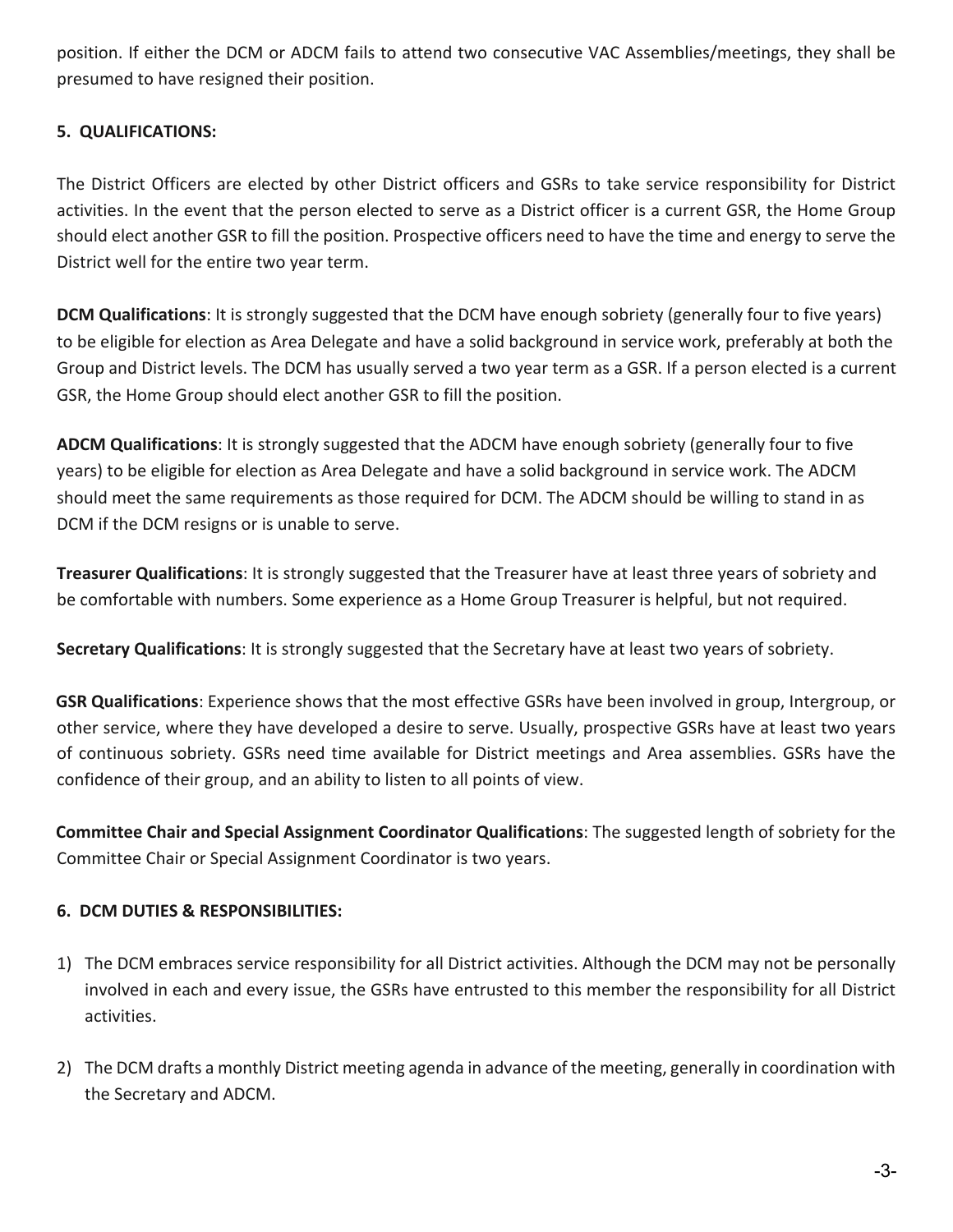- 3) The DCM ensures that the District's financial records are reviewed and audited, and that as a result of the review and audit, a draft budget is created at least annually by the District officers, GSRs, and Committee Chairs if appropriate.
- 4) The DCM establishes District Standing Committees and Special Assignments, and appoints Chairs and Coordinators.
- 5) The DCM is expected to visit Home Groups in the District at least once annually and to encourage groups to participate in the service structure. The DCM renders assistance to new AA groups wishing to register with the District, the VAC or with the General Service Office (GSO), and collects and sends new group forms and group change forms to the Area office.
- 6) The DCM is available to help GSRs make reports to groups, and encourages them to bring new AA members to service events.
- 7) The DCM reviews the accuracy and conveys to the VAC's Mailing list coordinator the names and addresses of all current GSRs and group contacts within the District.
- 8) The DCM encourages GSRs to attend Area Assemblies and District meetings.
- 9) The DCM may serve as an ex-officio non-voting advisor to the District for one year immediately following their term of office.
- 10) The DCM is an essential link between GSRs and the Area Delegate to the General Service Conference and serves as Chair at District meetings. The DCM disseminates information to all GSRs pertaining to the GSO, the VAC, the District, literature and *Box459*, as well as other District-sponsored and AA group-sponsored events.
- 11) The DCM keeps GSRs informed about Conference activities. This includes setting up opportunities for the Delegate's Conference report, occasionally making the Conference report if the Delegate cannot be present, and inviting the Delegate to regular District meetings. The DCM keeps GSRs informed about Conferenceapproved books and pamphlets.
- 12) The DCM attends and represents District 38 at the annual Spring and Fall VAC Assemblies as well as the Summer and Winter VAC meetings and contributes to the VAC newsletter. The DCM reports on the District status and activities at the Area level, determines and carries the District conscience to the Area, and reports back to the District about Area meetings and GSO. The DCM serves on a VAC Standing Committee upon assignment by the VAC Chair.
- 13) The DCM is encouraged to be available for service and is eligible to be elected to an Area service position, including Delegate, Alternate Delegate, Secretary, Treasurer, Chair, and Alternate Chair.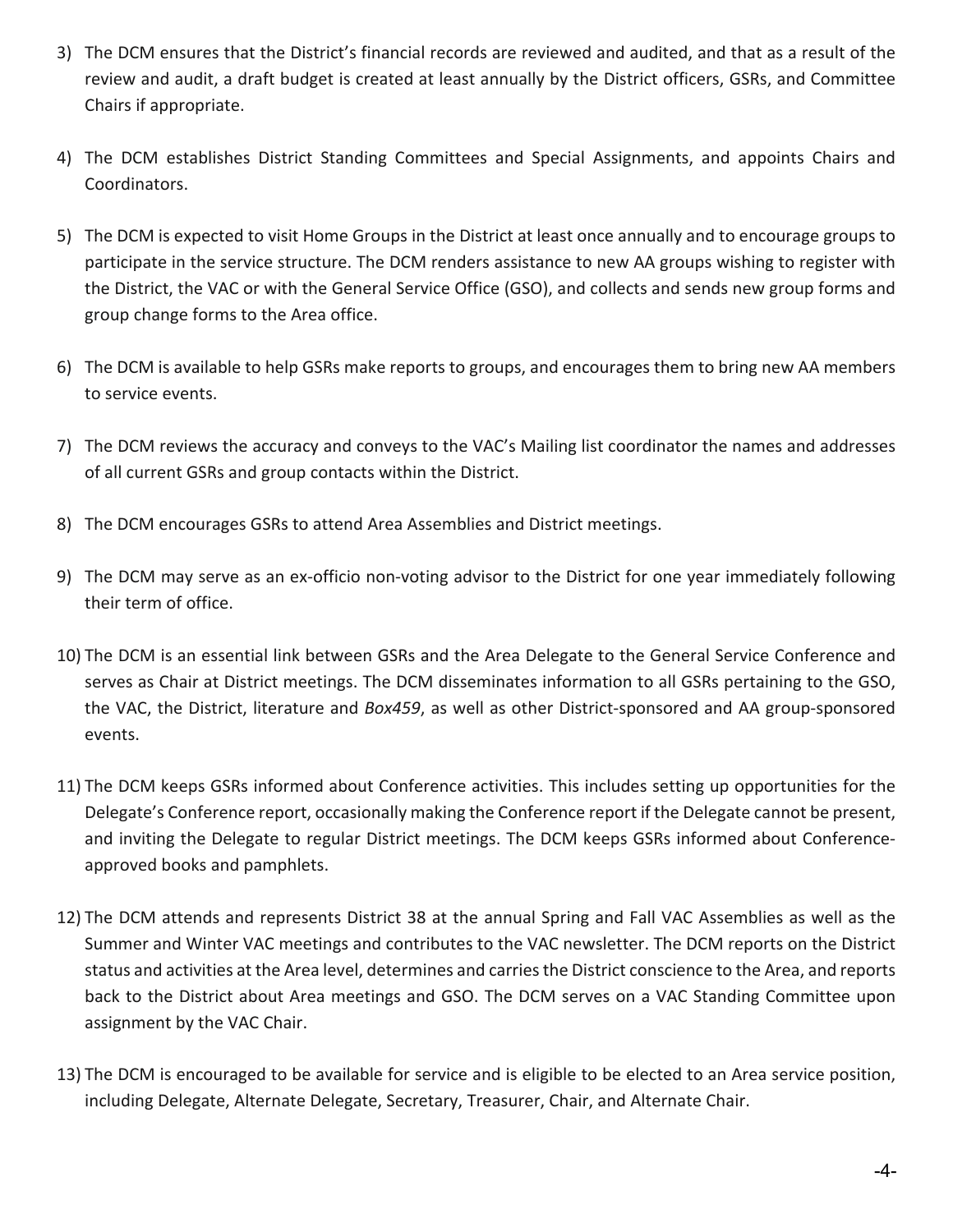14) The DCM brings Tradition concerns to the attention of the Delegate.

15) The DCM should be familiar with the guidelines in the VAC and AA Service Manuals and District Guidelines, and is available to help GSRs become acquainted with The AA Service Manual, the Twelve Concepts for World Service, the GSO bulletin *Box459*, workbooks and guidelines from GSO, and any others service materials. The DCM should be familiar with the pamphlet "Self-Support: Where Money and Spirituality Mix" and encourage groups to support the Area, District, and local Intergroup.

# **7. ADCM DUTIES & RESPONSIBILITIES:**

- 1) The ADCM is a backup for the DCM. In the event that the DCM cannot fulfill their commitment, and there are less than six months remaining in the term, the ADCM shall fulfill the position of DCM for the remainder of the two year term. The ADCM is available upon request to assist, participate, and share in the DCMs responsibilities at District and Area meetings.
- 2) The ADCM should be familiar with the VAC and AA Service Manuals and District Guidelines. The ADCM should be familiar with the pamphlet "Self-Support: Where Money and Spirituality Mix" and encourage groups to support the Area, District, and local Intergroup.

# **8. TREASURER DUTIES & RESPONSIBILITIES:**

1) The Treasurer is steward for all District 38 funds, for maintaining the District Treasury, and for keeping track of all District financial matters by maintaining an accurate, up-to-date set of books showing the financial health of the District.

2) The Treasurer maintains a bank account in the name of District 38, along with a signature card on file at the bank, signed by at least one other District officer, into which all voluntary contributions will be deposited and from which distribution of all District funds will be made. The Treasurer receives and deposits voluntary contributions from District 38 Home Groups and other sources, as defined by GSO guidelines pertaining to contributions, and ensures that the District checking account is balanced and reconciled at least monthly. All funds received at the District PO Box prior to the end of the year should be deposited before the end of the year.

3) The Treasurer receives requests for reimbursement of District expenses, distributes District funds in a timely manner, and carries out all other distribution of funds pursuant to an affirmative vote of the District and/or according to the budget.

4) The Treasurer holds a key to the District PO Box and checks the PO Box for mail-in contributions, and any other business for the District, prior to the monthly District meeting.

5) The Treasurer is responsible for preparing a monthly financial report. The report shall contain a record of group contributions, showing receipts and their sources as well as other sources of income, the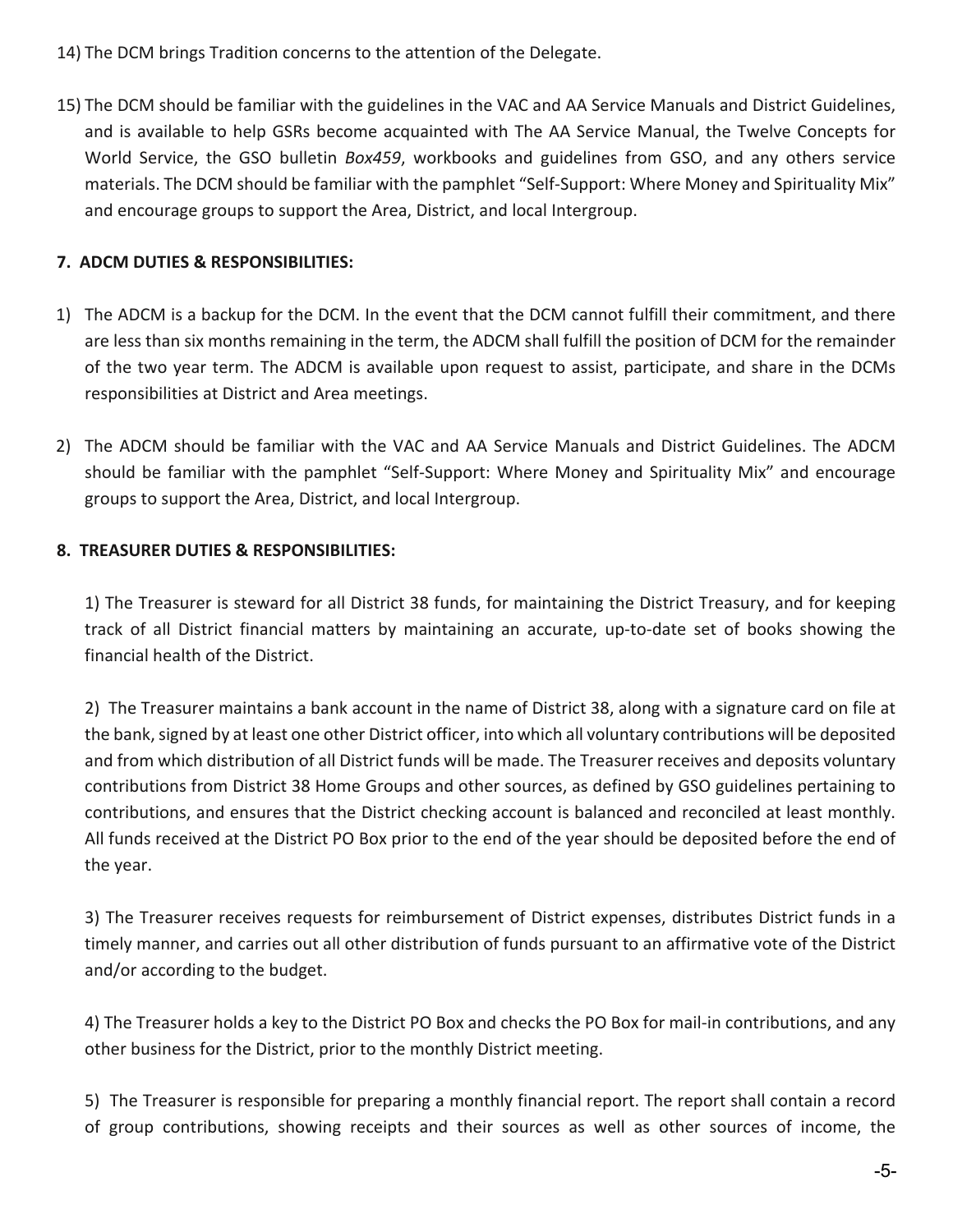disbursement of funds with appropriate budget line items, and remaining balances, which will be presented at each District meeting. A copy will be presented to each voting member of the District at the monthly meeting, and shall be approved by vote of the members present.

6) The Treasurer assists in preparing an annual budget for the District, which will be presented for approval by the Voting Members of the District at the December District meeting, along with a report of the current year's finances.

7) The Treasurer keeps copies of all Treasurer reports and makes them available upon request.

8) The Treasurer is responsible for making GSRs aware of funds needed for District, VAC, and GSO support.

9) The Treasurer retains custody of the financial records until completion of their term. At that time all current financial instruments will be turned over to the new Treasurer and historical documents will be transferred to the District Archives.

10) The Treasurer should be familiar with the VAC and AA Service Manuals and District Guidelines. The Treasurer should be familiar with the pamphlet "Self-Support: Where Money and Spirituality Mix" and encourage groups to support the Area, District, and local Intergroup.

# **9. SECRETARY DUTIES & RESPONSIBILITIES:**

1) The Secretary notifies the officers, GSRs, and committee chairs of the date and time of the District meetings.

2) The Secretary assists the DCM in preparing and distributing a monthly District meeting agenda, taking care that business carried over from the previous District meeting is placed on the agenda.

3) The Secretary takes attendance at each district meeting and is responsible for recording minutes of all District meetings.

4) When District business requires a vote, the Secretary will announce that only Voting Members of the District may vote and shall explain "Voting Members".

5) The Secretary distributes District meeting minutes by electronic means to officers, GSRs, committee chairs, and group/meeting contacts at least one week prior to the next District meeting. After the minutes are reviewed and/or revised, and approved by a majority vote of the members present at the monthly district meeting, the Secretary will electronically distribute copies of the approved minutes to the District Archivist, Intergroup Chair, and others as suggested by the VAC. If the meeting minutes are revised, the Secretary will distribute the revised minutes to the entire distribution list.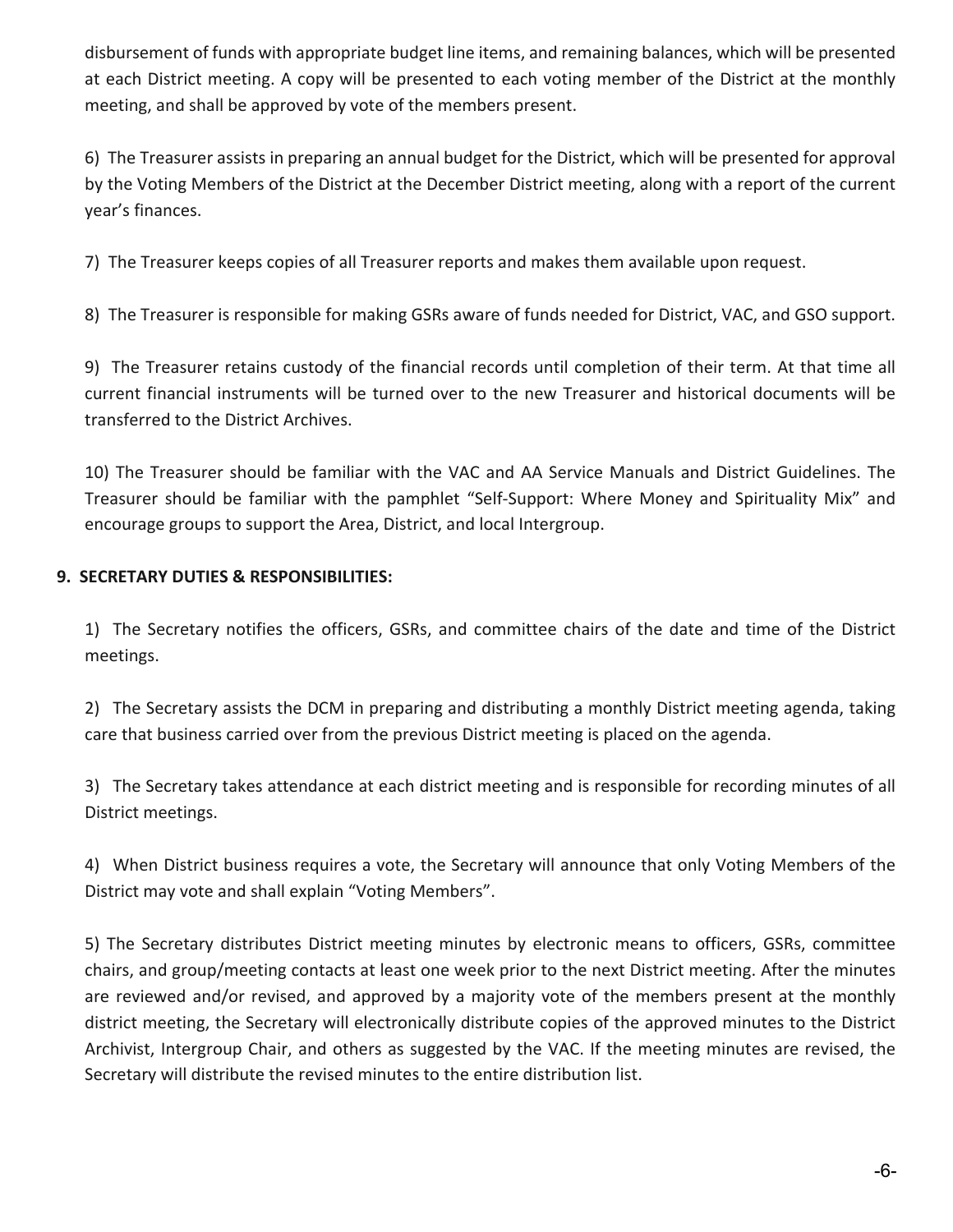6) As requested, the Secretary disseminates to all GSRs information approved by the DCM/ADCM pertaining to the VAC, District, other District-sponsored and AA group-sponsored events or literature.

7) The Secretary compiles and maintains a current list of all groups and maintains a current mailing list including the name, address, telephone number, and email of all GSRs and Alternate GSRs, District officers, Committee Chairs and Special Assignment Coordinators.

8) The Secretary is responsible for distributing copies of District Guidelines to new officers and GSRs, and for updated and distributing the Guidelines when they are amended by the District.

9) The Secretary may have a petty cash fund to be replenished as needed for copying and mailing.

10) The Secretary should be familiar with the VAC and AA Service Manuals and District Guidelines. The Secretary should be familiar with the pamphlet "Self-Support: Where Money and Spirituality Mix" and encourage groups to support the Area, District, and local Intergroup.

## **10. GSR DUTIES & RESPONSIBILITIES:**

1) GSRs are full Voting Members of District 38 and are expected to attend monthly District meetings and the Spring and Fall VAC assemblies each year of their two year term.

2) GSRs are elected by their Home Group and link their home group with AA as a whole. They represent the voice of the Home Group conscience and convey their Home Group conscience to the District and VAC assemblies. In turn, that group conscience may then be passed on to the General Service Conference. We realize that whatever "authority" there is in AA resides in the group conscience.

3) GSRs serve as the central point of contact for all activities concerning their Home Group. They relay announcement of events held by the VAC, District, other Districts or AA Home Groups back to their Home Groups.

4) GSRs serve as a conduit of information between the District and their Home Group, and serve on behalf of their Home Group as the mail contact with District, VAC, Area committees, and GSO, and may be listed in the AA directories as group contact.

5) GSRs should be familiar with the VAC and AA Service Manuals and District Guidelines. GSRs should also attempt to stay familiar with material available from GSO, including AA internet websites, *Box459*, new literature, guidelines, bulletins, videos, tapes, kits, etc., and pass such information on to their groups.

6) GSRs participate in District and Area service meetings, and often help with planning for Area gettogethers and conventions. Following these events, they make reports to their groups for the benefit of those who could not attend.

7) Each group should have an Alternate GSR. Serving might be looked upon as a learning period to become a future GSR.The Alternate GSR may assist the GSR in their duties and responsibilities; attend District meetings; perform GSR duties if the GSR is not available.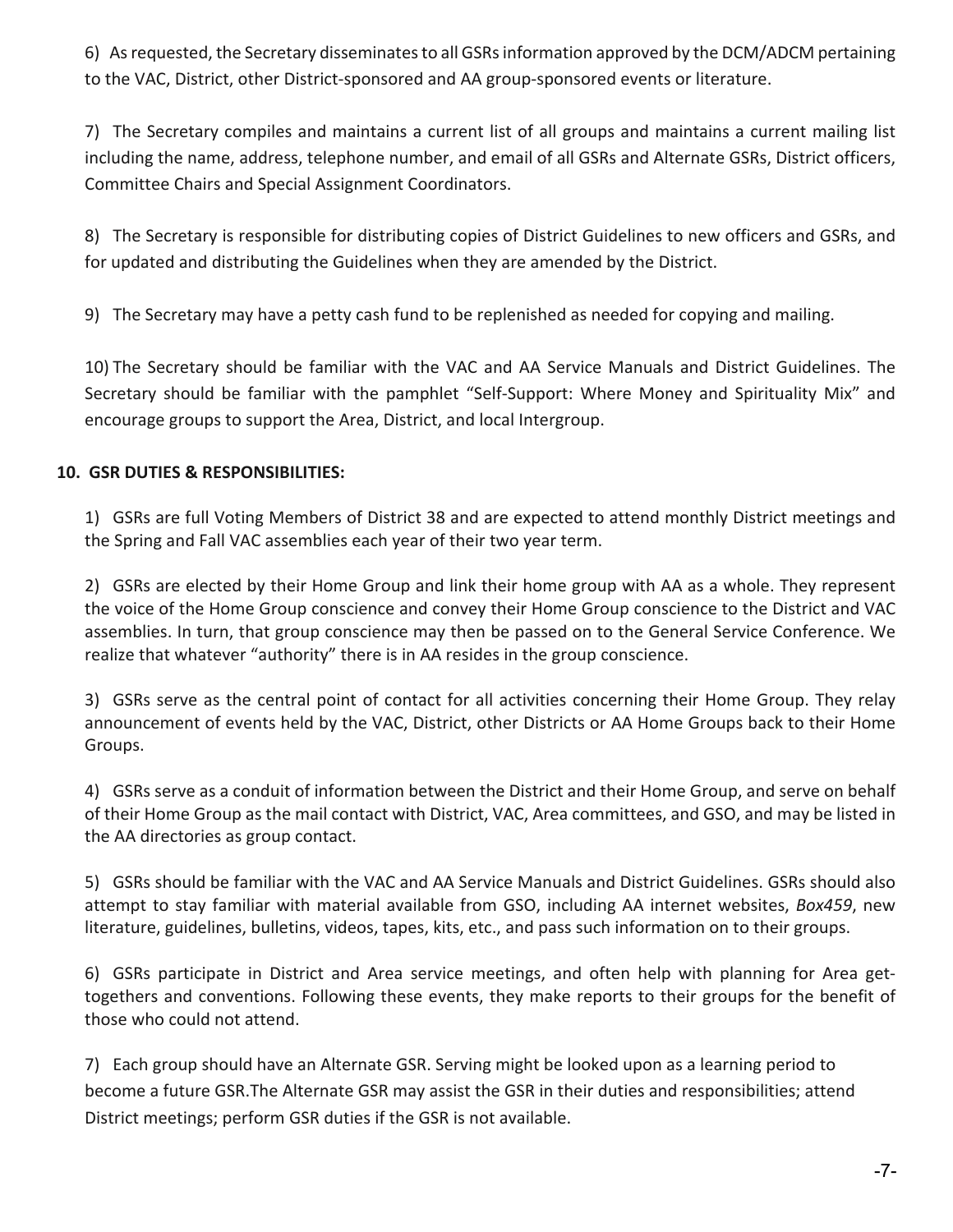8) GSRs encourage their Home Group to support the Area and District committees and the local Intergroup, and are familiar with the pamphlet "Self-Support: Where Money and Spirituality Mix".

9) If a GSR fails to attend either three consecutive monthly District meetings or two consecutive VAC assemblies, and is not represented by an Alternate GSR, the DCM may contact the appropriate GSR or group to seek a remedy to the situation or to seek a qualified replacement.

## **11. STANDING COMMITTEES:**

1) Standing Committees are designed to serve as liaisons to the AA members of District 38 by passing on information from the General Service Office and the General Service Conference of Alcoholics Anonymous.

2) All District 38 Standing Committees will function in accordance with AA guidelines from GSO and through utilization of committee workbooks from the GSO. All Standing Committees will organize, set goals, and carry out duties internally. Each Committee will be directly responsible to District 38 and any actions or major decisions affecting the District or AA as a whole will require District approval.

3) It is strongly suggested that a Standing Committee Chair should have at least two years of continuous sobriety. All Standing Committees will consist of a Chair appointed by the DCM and committee members, who will serve two year terms.

4) Each Chair shall provide a verbal report at all District 38 monthly meetings regarding the activities of their committee. If a Committee Chair is unable to attend a monthly District meeting, a report should be forwarded to the DCM prior to the District meeting.

- 5) If needed, each Standing Committee Chair should participate in the yearly budget process.
- 6) Each Committee Chair should be familiar with the VAC and AA Service Manuals and District Guidelines.

7) If a Committee Chair fails to attend three consecutive District meetings without providing a report, the position may be considered vacated and the DCM may designate another person to act as the Chair.

## **ARCHIVES COMMITTEE:**

1) The purpose of the Archives Committee is to record, store and preserve all types of historical data pertinent to District 38. The Archives Committee preserves the AA history of the District, gathers and files items of historical information, and maintains records of District and group histories.

2) The Archives Committee Chair provides a verbal report at all monthly District meetings regarding the activities of the committee. If the Archives Committee Chair is unable to attend a monthly District meeting, a report should be forwarded to the DCM prior to the meeting. The Archives Committee Chair solicits materials for archival purposes at District meetings, and researches and provides archival information as requested.

3) The Archives Committee exercises custodial responsibility and maintains physical integrity of District 38 correspondence, newsletters, historical documents, photographs, and newspaper articles as appropriate, and maintains an inventory of all archival information.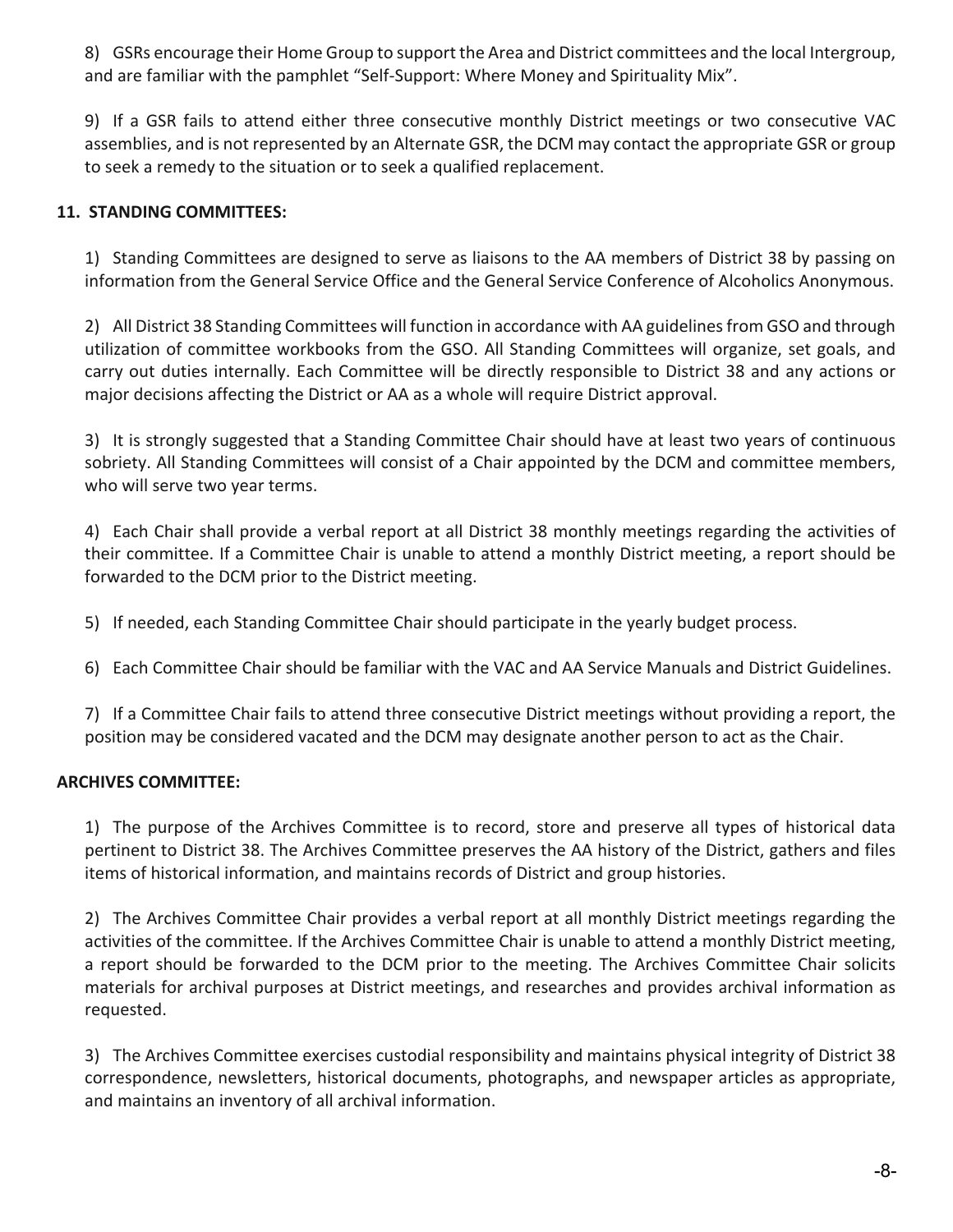4) The Archives Committee provides information to any group or member who wishes to learn more about a group or the District's history, and makes archival material available to persons with a valid reason for reviewing it. Authorization for review and disclosure will be referred to the DCM.

5) The Archives Committee provides displays at District events, as requested.

6) The Archives Committee encourages Home Groups to prepare and maintain a group history. The Archives Committee protects the anonymity of all AA members and the confidentiality of all AA records.

7) The Archives Committee maintains communication with the VAC Archives Committee Chair.

8) The Archives Committee should be familiar with the VAC and AA Service Manuals and District Guidelines.

## **GRAPEVINE COMMITTEE:**

1) The purpose of the District Grapevine Committee is to make sure AA members are aware of the Fellowship's international journal and the enhancements to sobriety it offers. The Grapevine Committee Chair is the District's contact with the Grapevine office.

2) The Grapevine Committee Chair chairs the District Grapevine Committee. The Grapevine Committee Chair regularly attends District meetings, provides a verbal report at all monthly District meetings regarding the activities of the committee, discusses the purpose of the Grapevine at District meetings, and informs the District about AA conference approved literature, audiovisual materials, the AA Grapevine, La Viña, and other AA and Grapevine items. If the Grapevine Chair is unable to attend a monthly District meeting, a report should be forwarded to the DCM prior to the meeting.

3) The Grapevine Committee is available to assist GSRs or group Grapevine Representatives with ordering the Grapevine and Grapevine literature as requested, and attends Home Group business meetings to encourage them to have a Grapevine Representative as a group position.

4) The Grapevine Committee provides displays at District functions, as requested.

5) The Grapevine Committee Chair should be familiar with the guidelines in the VAC and AA Service Manuals and District Guidelines.

## **12. SPECIAL ASSIGNMENT COORDINATORS:**

1) District 38 DCM may appoint one or more Special Assignment Coordinators to accomplish specific tasks, such as group outreach, growth, workshops, etc. The DCM may replace the Special Assignment Coordinator when deemed appropriate.

2) Each Special Assignment Coordinator shall provide a report at all District 38 monthly meetings regarding the activities of their Assignment. If a Special Assignment Coordinator is unable to attend a monthly District meeting, a report should be forwarded to the DCM prior to the District meeting. If a Special Assignment Coordinator fails to attend three consecutive District meetings without providing a report, the position may be considered vacated and the DCM may designate a new Coordinator.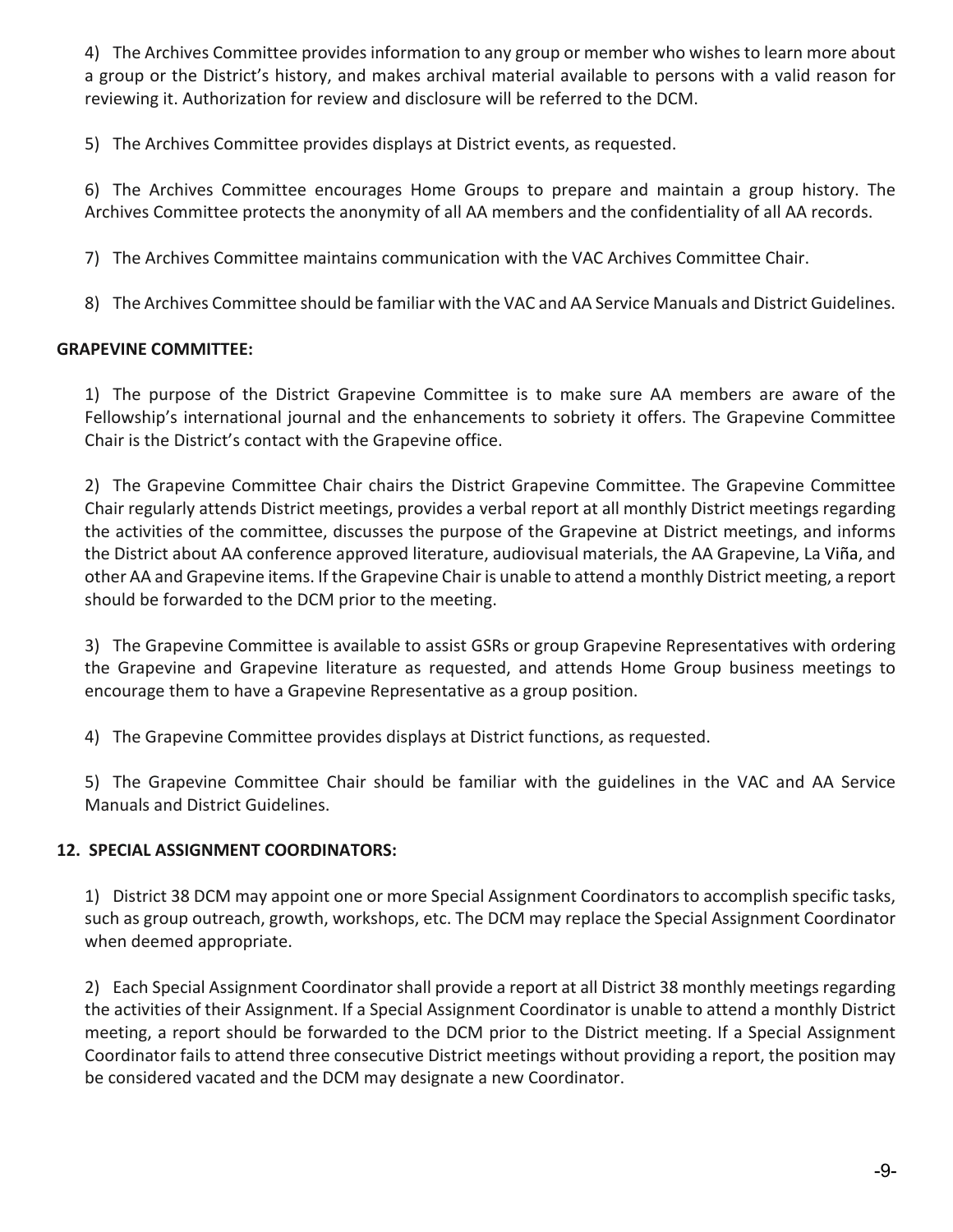#### 1**3. ELECTION OF OFFICERS:**

1) District elections will take place the first Wednesday of December at the monthly District meeting every odd-numbered year. Officers to be elected include DCM, ADCM, Treasurer, and Secretary who will serve two year terms beginning January 1st of the following year.

2) In October, before the election, the DCM will appoint a Nominating Committee composed of at least three AA members from District 38. Committee members shall not be Voting Members of District 38. The Committee will announce the positions at local meetings and identify a slate of nominees for office.

3) Before the election, the DCM will appoint an Election Moderator. The Election Moderator will be a nonvoting member at the election and should have served at the District and Area levels. The Moderator should be thoroughly familiar with election procedures as described in the AA Service Manual.

4) Present Voting Members may vote either in person or by any electronic means

5) The Election Moderator will determine who is eligible to vote by calling the role of officers and group representatives present. Absentee or proxy voting will not be allowed. The Election Moderator will determine the number of votes required for a simple majority or a two-thirds majority if the Third Legacy Procedure is used for the election of officers. See Exhibit A for Third Legacy Procedure.

6) The District will determine whether the election of officers will be determined by a simple majority procedure or the Third Legacy Procedure. The Election Moderator will explain how each procedure works and will call for a vote by a majority show of hands on whether the election of officers will be determined by a simple majority or by the Third Legacy Procedure.

7) The election of District officers will be by written and electronic ballot. The Election Moderator will select non-voting AA members to tally the ballots both written and electronic.

8) All nominees for office are expected to attend the District election and accept the nomination. The District may by majority vote allow a name to remain on a ballot if the person is not able to attend the meeting.

9) The order of election will be the DCM, ADCM, Treasurer, and then Secretary.

10) The Election Moderator will call for the report of the Nominating Committee regarding nominations for the position of DCM. The Election Moderator will then poll each person present, beginning with the current District officers, then GSRs, and all other persons, to determine their willingness to be added to the slate of nominees. The Election Moderator will then read the names of the nominees for each position and ask each nominee if they are able and willing to serve in that position. Each nominee will respond with their name, sobriety date, Home Group, and willingness to serve. Other officers will be elected accordingly.

11) If a simple majority procedure is used to determine election results and if the vote results in a tie, the voting process will be conducted a 2nd time. If this 2nd vote also results in a tie, the voting process will be conducted a 3rd time. If after three votes, there is still a tie, the Election Moderator would ask for a show of hands to vote a 4th time or to draw the winner's name out of a hat. Once determined, the Election Moderator would proceed with either a 4th vote or ask a non-voting member to draw a name out of the hat. If a 4th vote is selected and that vote also results in a tie, then the hat method would follow.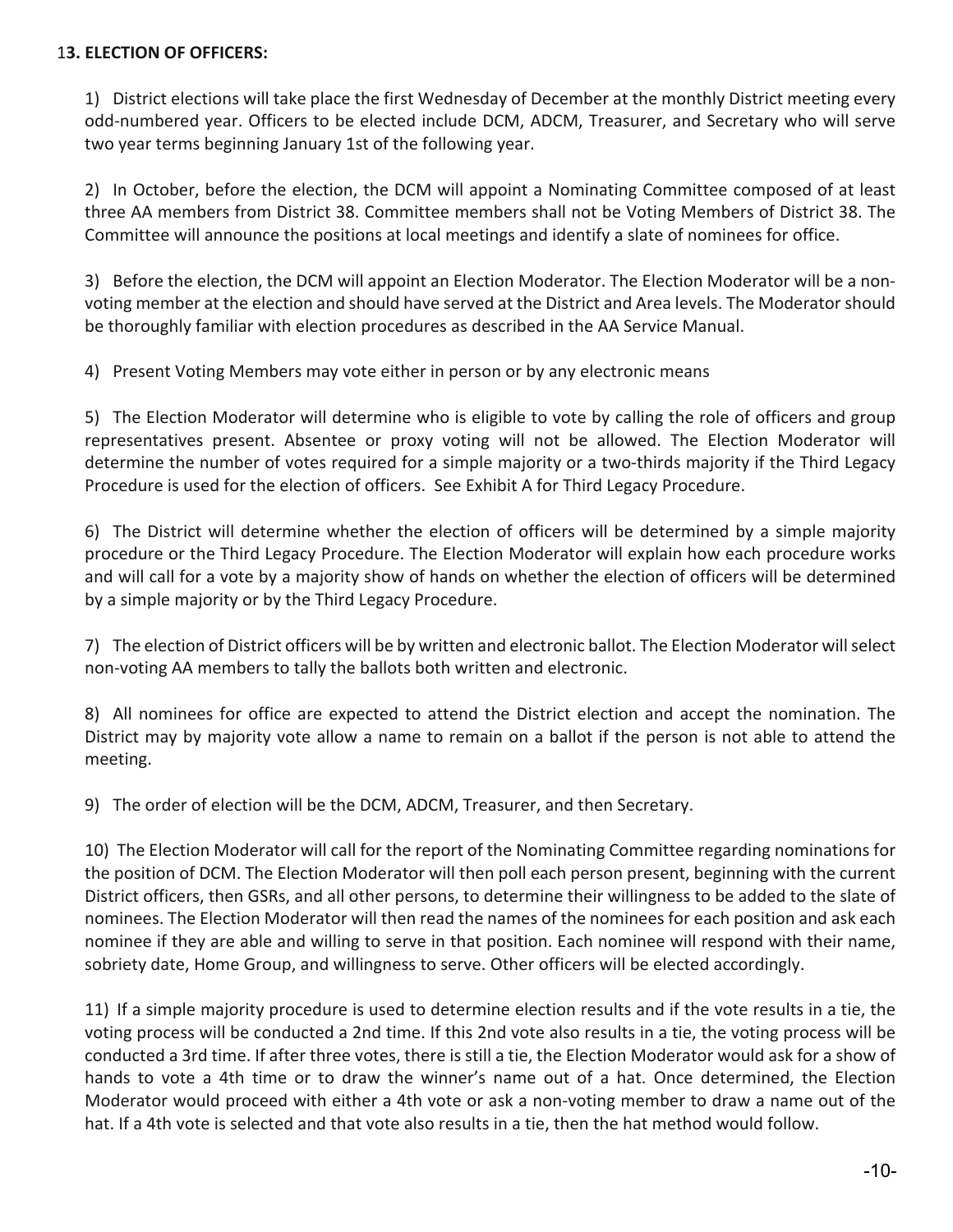#### **14. MEETING PROTOCOL:**

1) **Meeting Location & Time**: The regular monthly District meeting is held the 1st Wednesday of each month at 6:30 pm, at the District 38 / Williamsburg Area Intergroup office unless extraordinary circumstances make an in-person meeting unwise. The District meeting is normally held in person, but the District members may decide by a simple majority vote to hold a meeting by any electronic means, or a hybrid meeting both in person and by any electronic means. The DCM may call a special meeting to consider a specific subject at the DCM discretion. Notice for a special meeting is to be given by the Secretary by contacting each member in a timely and expedient manner. No business other than that specified in the notice of the meeting shall be transacted at any special meeting. At the January regular monthly District meeting each year, the DCM will present a calendar of district meetings and assemblies for the approval of District members. Any regularly scheduled District meeting that falls on a holiday will be addressed and rescheduled at that time. The Secretary will be responsible for notifying the Williamsburg AA website coordinator of any changes in meeting dates.

2) **Meeting Agenda**: The Agenda for District meetings will be prepared by the DCM with assistance from the District Secretary. It is suggested that Agenda items be turned in to the DCM prior to the next District meeting to be placed on the agenda. Business coming up for discussion from the floor at any District meeting which requires a District vote should be placed on the agenda for the following District meeting, providing such placement is approved by a majority of the Voting Members that are present. Immediate or emergency action may be taken with the approval of two-thirds of the Voting Members.

3) **Meeting Style**: The meeting gives the DCM an opportunity to report to the GSRs on whatever subjects and activities are pertinent. It gives the GSRs an opportunity to communicate with the DCM and express their Home Group conscience. Communication is a two-way street with information flowing in both directions between the GSRs and the DCM. These meetings are rather informal and any situations concerning the group, District, Area, or AA should be discussed freely. In the absence of the DCM and ADCM, the Voting Members present may choose a Chair for the meeting.

4) **Participation**: All District officers, GSRs, Standing Committee Chairs and Special Assignment Coordinators should make every effort to be at all meetings. All interested members of AA are encouraged to attend District meetings and to participate as non-Voting Members.

5) **Quorum**: A quorum for District business will be those voting members present. A majority vote will be sufficient for usual District business. A two-thirds majority written ballot is necessary for the election or removal of District officers.

6) **Voting**: The Secretary will announce that only Voting Members of the District may vote and shall explain "Voting Members". All District officers and GSRs have full voting privileges at monthly District meetings and the District elections. No person shall have more than one vote per motion regardless of the number of qualifying District service positions the person holds. Therefore, it is recommended that no one person hold no more than one voting position at the District level. District members must be present at a meeting to vote, either in person or by electronic means.

7) **Business Voting Procedures**: When an agenda item has been discussed and taken back to the groups for discussion and it is on the agenda for a vote:

a. There will be discussion on the agenda item.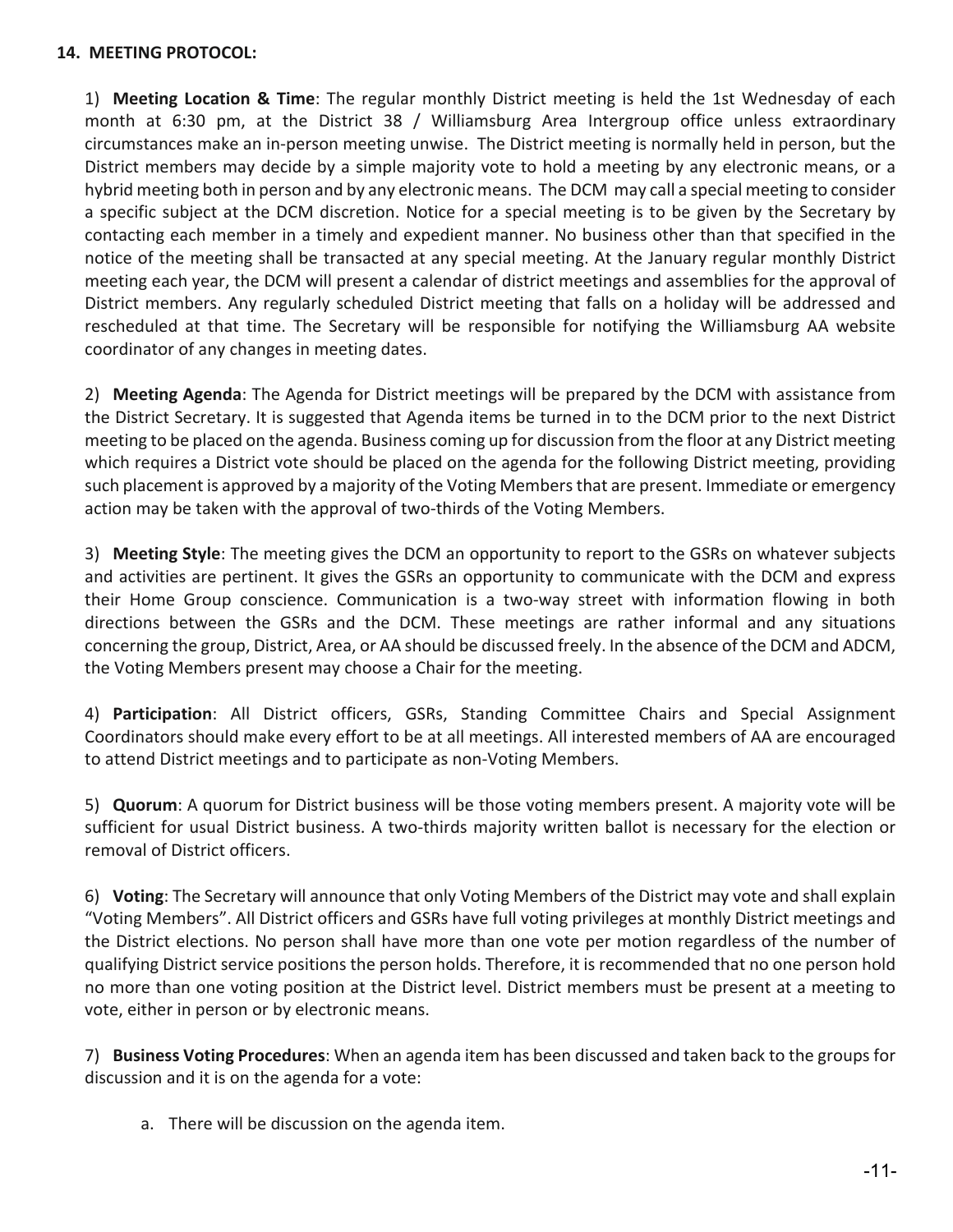- b. A vote will be taken.
- c. If the agenda item passes, the Minority Opinion only will be heard.

d. After the minority opinion is heard, if someone who voted with the majority changes their mind, they may make a motion to reconsider the item. The group will then vote on the motion to reconsider. If a simple majority agrees, then the item is reconsidered and the process starts back at the beginning (7a).

- 8) **Business Motions**: When an item has or is being discussed, and a motion has been made:
	- a. The DCM will ask for a 2nd on the motion.
	- b. If there is a 2nd on the motion, the Secretary will read the motion.
	- c. Discussion will resume on the motion.
	- d. A vote will be taken on the motion.
	- e. If the motion passes, the DCM will ask for Minority Opinion only.

f. After the minority opinion is heard, if someone who voted with the majority changes their mind, they may make a motion to reconsider the item. The group will then vote on the motion to reconsider. If a simple majority agrees, then the item is reconsidered and the process starts back at the beginning (8a).

#### **15. FINANCIAL SUPPORT:**

Necessary funds must be available for District 38 to fulfill its responsibilities. The responsibility for funding District 38 is held by groups within the District. Each group is asked to give according to the current literature dealing with AA finances. These contributions, however, are voluntary, and District 38 welcomes any amount a group deems appropriate for the support of carrying the AA message at the District level.

## **16. BUDGET PROCESS:**

At the regularly scheduled meeting in September of each year, the DCM will schedule a "Budget Committee" meeting to take place prior to the October District meeting. The Budget Committee is open to anyone, but will include the DCM, ADCM, Treasurer, Secretary, Committee Chairs, Special Assignment Coordinator, and others who may be involved in the expenditure of District funds. At that meeting, the Treasurer will present a projected analysis of the current year's end-of-year expenses and contributions. Those involved with District expenditures will present projected expenses for the next year. Based upon sound reasoning, historical data, and realistic expectations, the draft budget will be complied at this meeting. It will be presented and discussed at the October District meeting.

GSR's will be asked to review the projected budget with their Home Groups prior to the November meeting, where group feedback will be discussed, and if necessary, the draft budget revised and returned to the Home Groups for a final review and approval at the December meeting. If no revisions are necessary the draft budget can be reviewed and approved at either the November or December meeting. If additional budget revisions are required, the final budget will be reviewed and approved at the January meeting.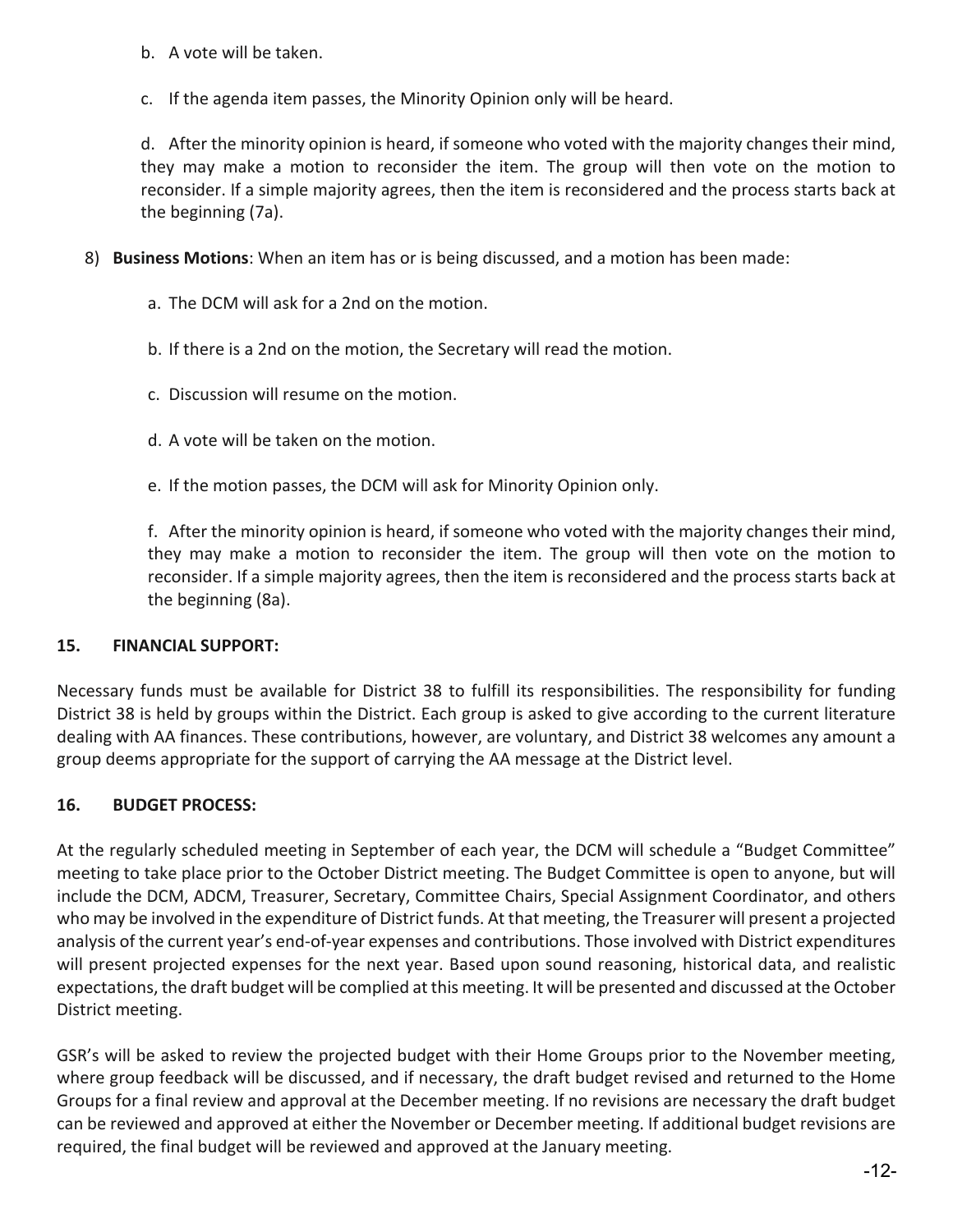Following the approval of the upcoming year's budget, District ought to distribute funds in excess of the upcoming year's budgeted prudent reserve to other AA service boards and committees.

## **17. EXPENDITURE OF DISTRICT FUNDS:**

1) All expenditures of District 38 funds shall be limited to those as budgeted or listed below, unless subject to one-time change for any reason by an affirmative vote of the majority of the District members present at any District 38 meeting.

2) Ever mindful of our Tradition of self-support, District 38 will pay all rental fees incurred to provide a monthly meeting and will fully reimburse any expenses incurred to provide refreshment to the District 38 members at the monthly or special meetings.

3) District 38 will fully fund the cost of travel, lodging and meal expenses incurred by the DCM and ADCM to attend the Spring and Fall VAC Assemblies, as well as the Summer and Winter VAC Meetings.

4) District 38 may fund electronic meeting platform subscription costs and electronic equipment needed to conduct virtual meetings, provided a scope and budget are included with the motion requesting the expenditure of funds.

5) District 38 will fund the annual rental of the Post Office Box used for receiving voluntary contributions from District AA groups and other sources. District 38 may reimburse reasonable expenses incurred by other officers and members upon a vote by District members.

6) An AA group is encouraged to be fully self-supporting, paying for the cost of travel, lodging, and meal expenses incurred by its GSR in attending the VAC Assemblies. If an AA group is unable to provide such support, the GSR may apply to the District for funding, in advance of the event.

7) The District will fund the operating expenses (postage, copies, etc.) incurred by Standing Committees and Special Assignment Coordinators on an as-needed basis.

8) District 38 may fund any workshop or special activity voted upon by the District, provided a scope of work and budget are included with the motion requesting the expenditure of funds.

9) Any elected or appointed District member receiving money from District will submit a financial statement and/or receipts for expenditures at the District meeting or to the Treasurer, as appropriate.

10) The Audit process will take place annually, between January 1 and March 1, by an Audit Committee that is appointed by the DCM. Any District member can request a mid-year audit of the District Financial records.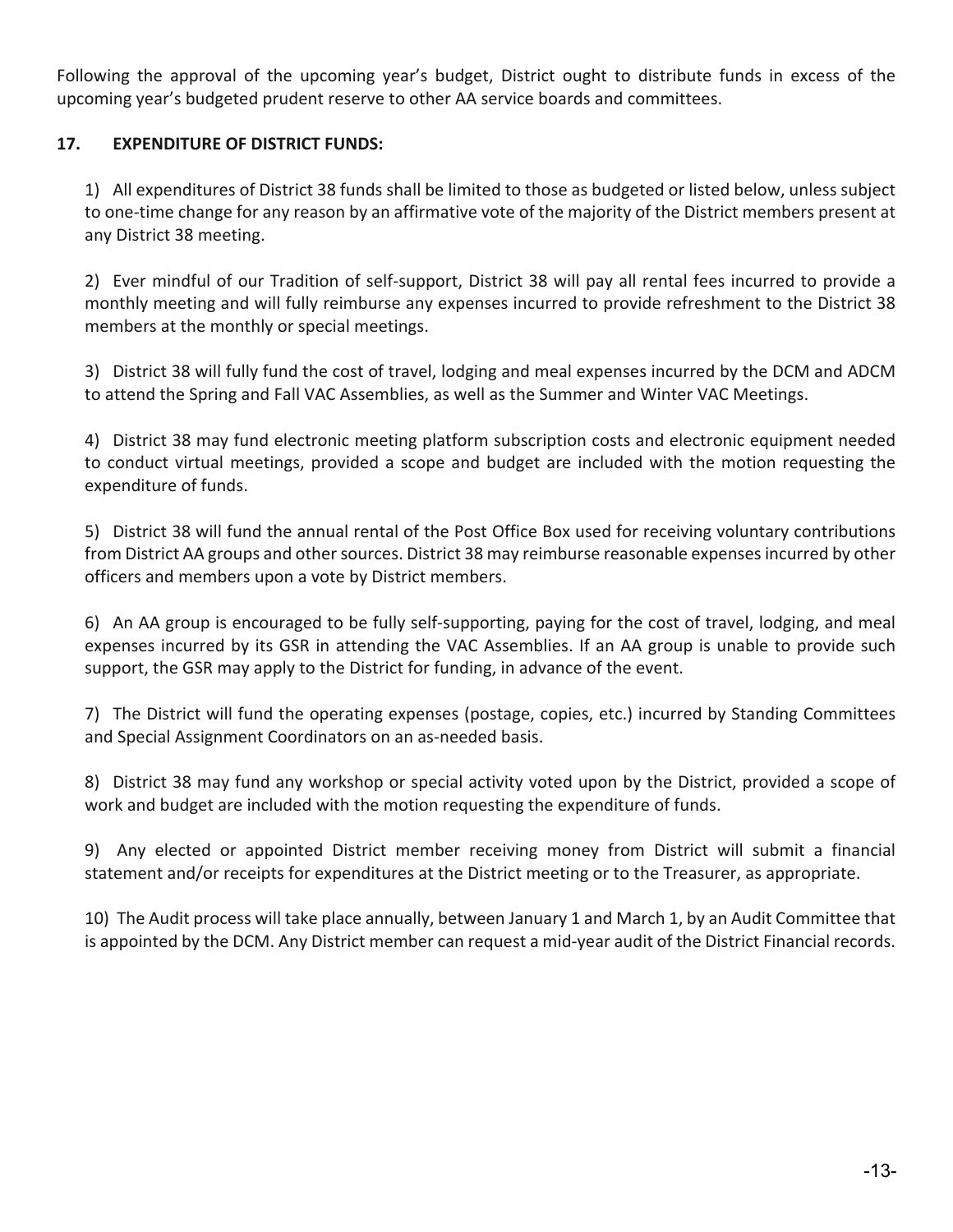#### **18. AMENDMENT PROCEDURE:**

1) Circumstances may arise requiring changes, additions or deletions to position requirements, procedures, and/or other content in these Guidelines. These Guidelines are based on experience that has proven effective. Changes should not be made until each situation has been considered in its entirety and its effect carefully weighed.

2) District members shall submit proposed amendments to these Guidelines to the DCM in writing prior to a regularly scheduled District meeting.The written submission should clearly state the text to be revised or deleted as well as the revised text or addition.

3) The DCM will place the proposed amendments on the agenda for the next District meeting and the Secretary shall provide copies of the proposed amendments to the District members at this meeting.

4) GSRs shall report on the proposed amendments to their groups at the next group business meeting.

5) Amendment requires a majority vote at two consecutive District meetings following the meeting at which the amendments were introduced and may become effective no earlier than the time of the adoption of the amendments.

6) The Secretary shall incorporate any amendments adopted by the District into the text of the Guidelines, and shall provide copies of the revised Guidelines to District members.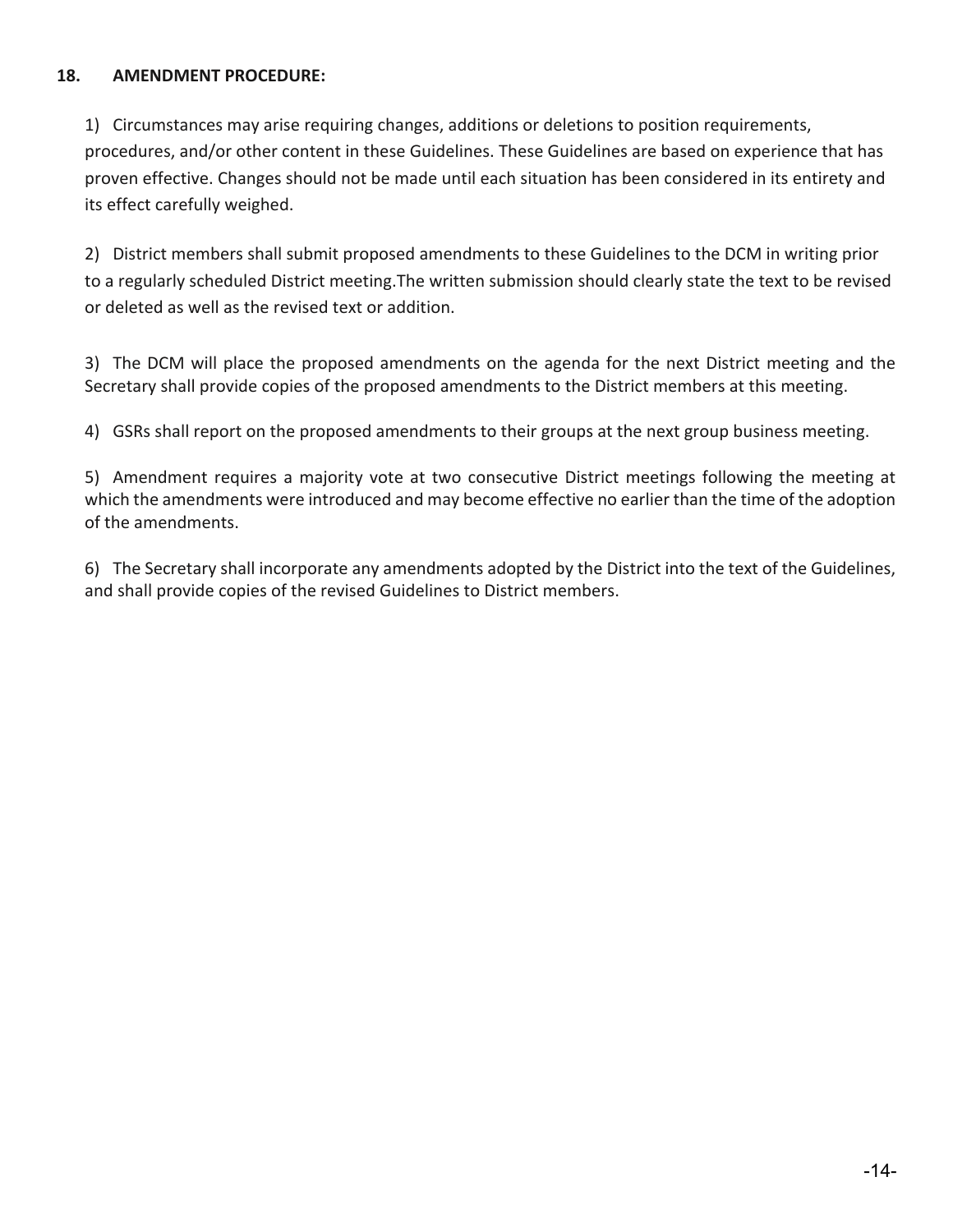#### **19. EXHIBIT A: THIRD LEGACY PROCEDURES**

#### **Source: AA Service Manual and may be modified as necessary to facilitate electronic voting when necessary. In person voting is always preferred.**

AA's Third Legacy Procedure is a special type of electoral procedure, used primarily for the election of Area Delegates, Regional and other Trustees and International Delegates, where more than one candidate is nominated.

It is considered to be unique to AA, and at first glance, appears to introduce a strong element of chance into a matter that should depend solely on the judgement of the majority. In practice, it has proved highly successful in eliminating the influence of factions or parties. A second-place candidate who may be extremely well qualified, but without early popular support is encouraged to stay in the balloting rather than withdraw.

#### **Third Legacy Procedure:**

- The names of candidates are written on a black/whiteboard or similar.
- The vote will be written on the board against the names of candidates.
- A scrutineer is appointed, preferably from among those not eligible to vote.
- The first candidate to receive two-thirds of the total vote is elected.
- All ballots are secret, so blank papers (and sometimes pencils) are distributed.
- Written ballots are cast in the traditional way (one choice to a ballot), collected and given to the scrutineers to count; the tallies are then posted on the Board.
- If no candidate receives the necessary two-thirds of the vote at the first ballot, a second ballot is held, duplicating the first.
- If no candidate receives the necessary two-thirds of the vote at the second ballot, any candidate having less than one-fifth of the total vote is withdrawn automatically except that the two top candidates must remain. In the case of a tie for first place, only the tied first-place candidates remain. In the case of a single first place but a tied second place, all first-place and second-place candidates remain.
- A third ballot is then held with the remaining candidates. If no candidate receives the necessary twothirds of the vote at the third ballot, candidates with less than one-third of the total vote will be withdrawn automatically, except that the two top candidates must remain. In the case of a tie for first place, only the tied first-place candidates remain. In the case of a single first place but a tied second place, all first-place and second-place candidates remain.
- A fourth ballot is then conducted as for the second and third above.
- If no candidate receives the necessary two-thirds of the vote, the Chairman establishes by formal motion (with seconder) on a majority show of hands, whether to hold a fifth ballot or go straight to the "hat" and be decided by lot. That is, candidates names are written on slips of paper and put into a receptacle. Whichever is drawn out by the Chairperson, is elected.
- If no candidate receives the necessary two-thirds of the vote in the fifth ballot, or if the meeting has decided to drop the fifth ballot, the choice will be made by lot (by the "hat").
- In the final round, the names of the remaining candidates will be placed in a hat, box or other suitable container, and a person nominated by the Chairman will draw one candidate's name from the hat.
- That candidate is then the Officer.